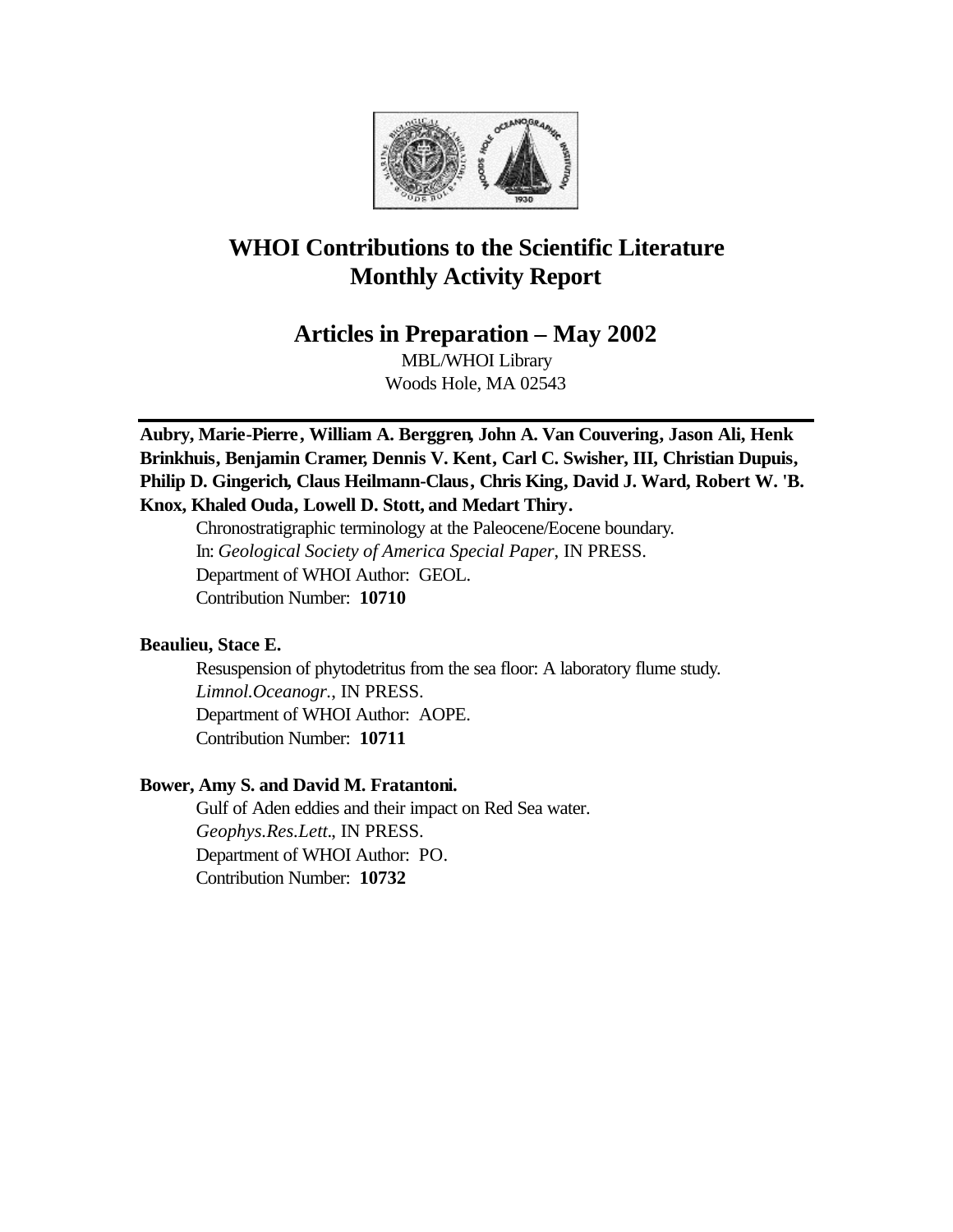# **Buessler, Ken O., Richard T. Barber, Mary-Lynn Dickson, Michael R. Hiscock, Jefferson Keith Moore , and Raymond Sambrotto.**

The effect of marginal ice-edge dynamics on production and export in the Southern Ocean along 170ºW. *Deep Sea Res.II*, IN PRESS. Department of WHOI Author: CHEM. Contribution Number: **10723**

#### **Chu, Dezhang, Michael Jech, and Andone C. Lavery.**

Inference of shape and behavioral information of individual fish from echo trace analysis. *J.Mar.Sci.*, IN PRESS. Department of WHOI Author: AOPE. Contribution Number: **10708**

## **Dennett, Mark A., David A. Caron, Anthony F. Michaels, Scott M. Gallager, and Cabell S. Davis.**

Video plankton recorder reveals high abundances of colonial radiolaria in surface waters on the central North Pacific. *J.Plank.Res.*, IN PRESS. Department of WHOI Author: BIO. Contribution Number: **10616**

# **Detrick, R. S., J. M. Sinton, J. P. Canales, M. Behn, T. Blacic, B. Cushman, J. E. Dixon, D. W. Graham, and J. J. Mahoney.**

Correlated geophysical, geochemical and volcanological manifestations of plume-ridge interaction along the Galapagos Spreading Center. *Geochem.Geophys.Geosys.*, IN PRESS.

Department of WHOI Author: GEOL. Contribution Number: **10715**

## **Hinrichs, Kai-Uwe.**

Microbial fixation of methane carbon at 2.7 Ga: Was an anaerobic mechanism possible? *Geochem.Geophys.Geosyst.,* IN PRESS. Department of WHOI Author: GEOL. Contribution Number: **10709**

#### **Hogg, N., D. Frye, and C. Wunsch.**

Ultramoor: A new generation telemetering subsurface mooring surface. *Eos*, IN PRESS. Department of WHOI Author: PO. AOPE. Contribution Number: **NONE**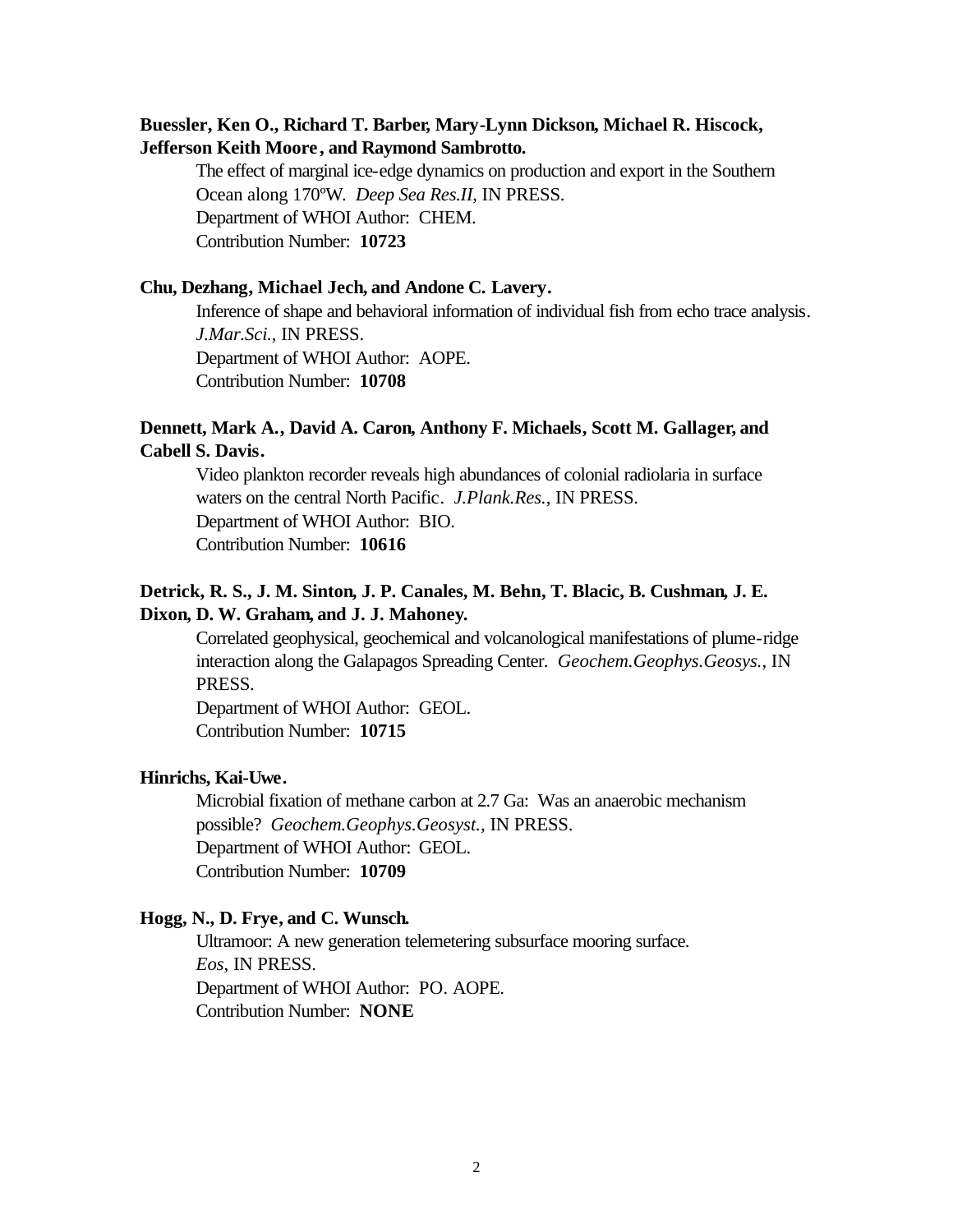#### **Ivanov, Dmitry L. and Amelie H. Scheltema.**

Prochaetodermatidae of the Indian Ocean collected during Soviet VITYAZ cruises 1959-1964 (*Mollusca, Aplacophora*). *Molluscan Res.*, IN PRESS. Department of WHOI Author: BIO. Contribution Number: **10644**

#### **Jian, Houshuo and Thomas R. Osborn.**

Copepod hydrodynamics: A review. *Surv.Geophys.*, IN PRESS. Department of WHOI Author: AOPE. Contribution Number: **10721**

#### **Pizarro, Oscar and Hanumant Singh.**

Towards large area mosaicing for underwater scientific applications. *IEEE J.Ocean.Eng.*, IN PRESS. Department of WHOI Author: AOPE. Contribution Number: **10724**

## **Polzin, Kurt and Raffaele Ferrari.**

Isopycnal dispersion in NATRE. *J.Phys.Oceanogr.*, IN PRESS. Department of WHOI Author: PO. Contribution Number: **10731**

## **Reeder, D. Benjamin, J. Michael Jech, and Timothy K. Stanton.**

Broadband acoustic backscatter and high-resolution morphology of fish: Measurement and modeling. *JASA*, IN PRESS. Department of WHOI Author: AOPE. Contribution Number: **10722**

## **Rutgers van der Loeff, Michiel, Ken Buesseler, Uli Bathmann, Inga Hense, and John Andrews.**

Comparison of carbon and opal export rates between summer and spring bloom periods in the region of the Antarctic Polar Front, SE Atlantic. *Deep-Sea Res.II*, IN PRESS. Department of WHOI Author: MCG. Contribution Number: **10730**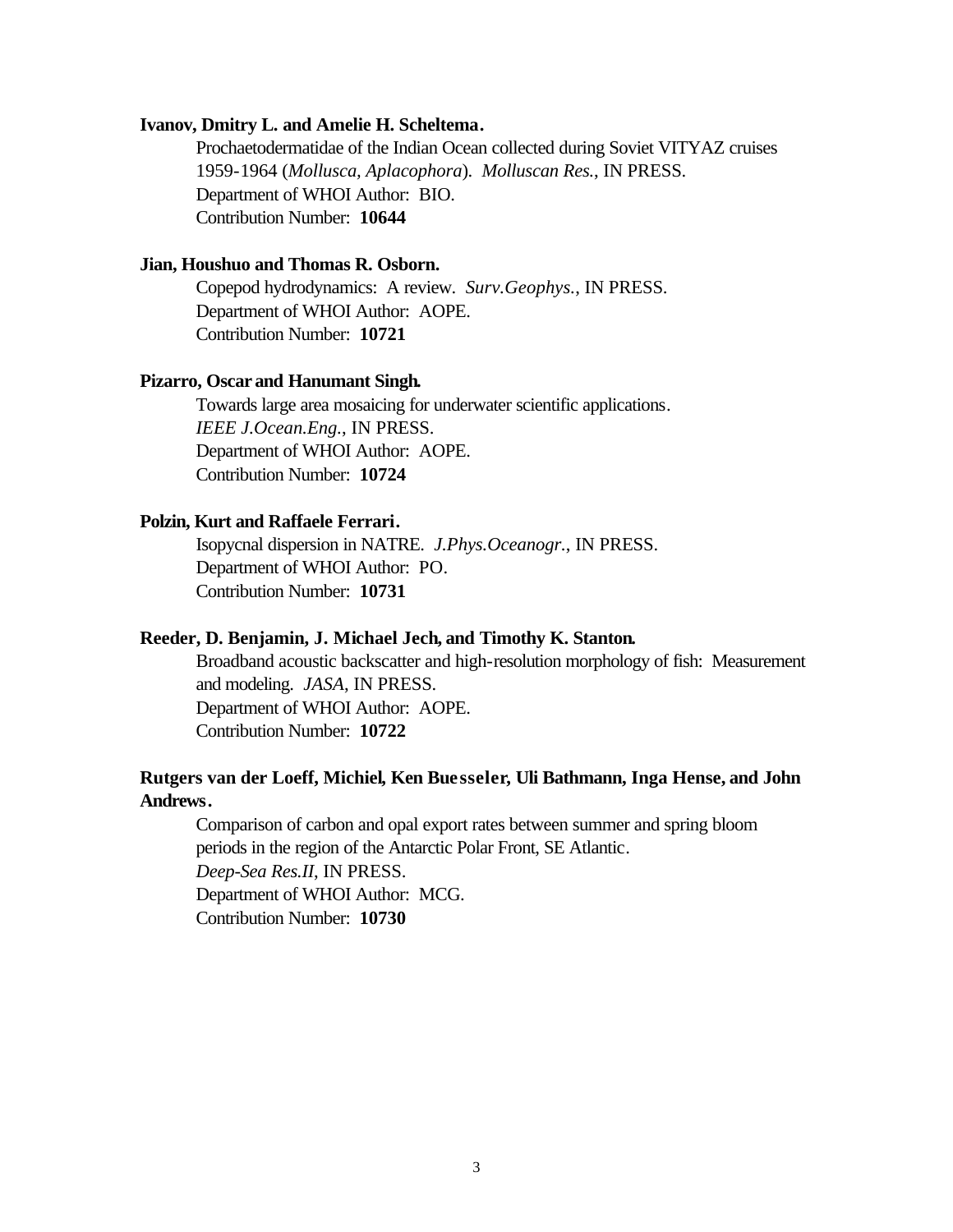#### **Solow, Andrew R., Karen A. Bjorndal, and Alan B. Bolten.**

Annual variation in nesting numbers of marine turtles: The effect of sea surface temperature on remigration intervals. *Ecology Letters*, IN PRESS. Department of WHOI Author: MPC. Contribution Number: **10707**

## **Song, Jiasheng, Margaret Clagett-Dame, Richard E. Peterson, Mark E. Hahn, William M. Westler, Rafal R. Sincinski, and Hector F. DeLuca.**

A novel ligand for the aryl hydrocarbon receptor isolated from lung. *Nature*, IN PRESS. Department of WHOI Author: BIO. Contribution Number: **10717**

#### **Straneo, Fiammetta, Robert S. Pickart, and Kara Lavender.**

Spreading of Labrador Sea water: An advective-diffusive study based on Lagrangian data. *Deep-Sea Res.*, IN PRESS. Department of WHOI Author: PO. Contribution Number: **10714**

#### **Tivey, Margaret K., Albert M. Bradley, Terrence M. Joyce, and David Kadko.**

Insights into tide-related variability at seafloor hydrothermal vents from time-series temperature measurements. *Earth Planet.Sci.Lett.*, IN PRESS. Department of WHOI Author: CHEM. Contribution Number: **10729**

#### **Whie, S. N., A. D. Chave, C. T. Reynolds, and C. L. Van Dover.**

Ambient light emission from hydrothermal vents on the mid-Atlantic Ridge. *Geophys.Res.Lett.*, IN PRESS. Department of WHOI Author: DSL. Contribution Number: **NONE**